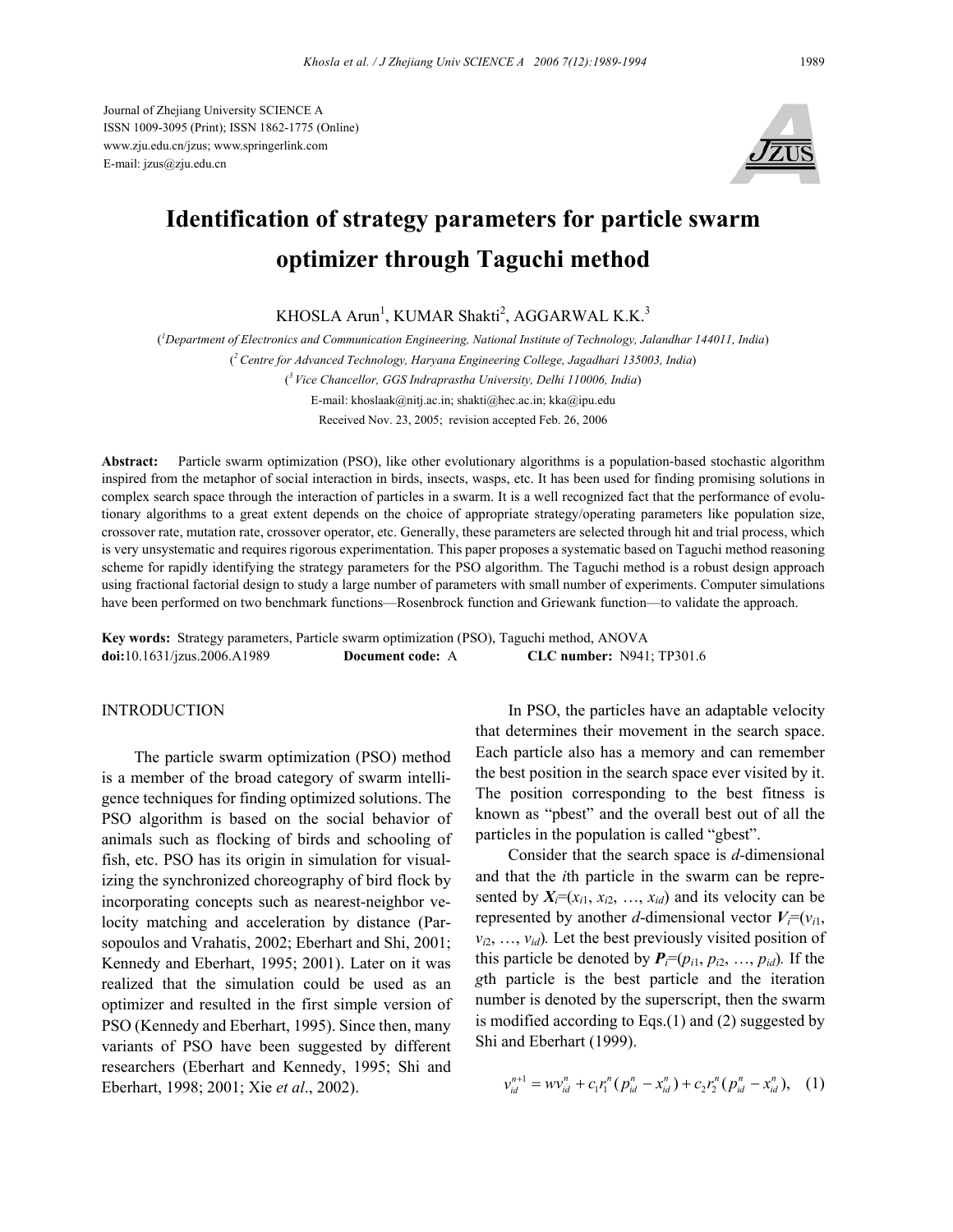$$
x_{id}^{n+1} = x_{id}^n + v_{id}^{n+1}, \tag{2}
$$

where, *w*: inertia weight; *c*<sub>1</sub>: cognitive acceleration parameter;  $c_2$ : social acceleration parameter;  $r_1$ ,  $r_2$ : random numbers uniformly distributed in the range (0, 1).

These parameters, viz. inertia weight (*w*), cognitive acceleration  $(c_1)$ , social acceleration  $(c_2)$ , and *V*max (Shi and Eberhart, 1999) are the strategy parameters of PSO algorithm and the performance of PSO to a great extent depends on the selection of these parameters. The parameter  $V_{\text{max}}$  defined by the user is the maximum velocity along any dimension, which implies that, if the velocity along any dimension exceeds  $V_{\text{max}}$ , it shall be clamped to this value. The inertia weight governs how much of the previous velocity should be retained from the previous time step. Generally *w* is not kept fixed and is varied as the algorithm progresses so as to improve performance (Shi and Eberhart, 1999; Parsopoulos and Vrahatis, 2002). This setting allows the PSO to explore a large area at the start of simulation run and to refine the search later by a smaller *w*. Another parameter has been included which determines the fraction of the total run for which *w* will be varied and is labelled as *w vary-for*. The parameters  $c_1$  and  $c_2$  influence the maximum size of the step that a particle can take in a single iteration and random numbers  $r_1$  and  $r_2$  help in maintaining the diversity of the population.

In this paper, Taguchi method has been used for the identification of the strategy parameters of PSO. The Taguchi method, which is a robust design approach, helps in optimization using relatively few experiments.

### TAGUCHI METHOD

The fundamental principle of the Taguchi method is to improve the quality of a product by minimizing the effect of the causes of variation without eliminating the causes. In this methodology, the desired design is finalized by selecting the best performance under conditions that produce consistent performance. The conclusions drawn from the small set of experiments are valid over the entire experimental region spanned by the factors and their setting levels. Taguchi approach provides systematic, simple and efficient methodology for the optimization of the

near optimum design parameters with only a few well-defined experimental sets (Taguchi *et al*., 2005; Bagchi, 1993; Ross, 1996).

Two major tools used in the Taguchi method are the orthogonal array (OA) and the signal to noise ratio (SNR). OA is a matrix of numbers arranged in rows and columns. Each row represents the level of factors in each run and each column represents a specific level for a factor that can be changed for each run. SNR is indicative of quality and the purpose of the Taguchi experiment is to find the best level for each operating parameter so as to maximize (or minimize) SNR.

Taguchi methodology for optimization can be divided into four phases, viz. planning, conducting, analysis and validation. Each phase has a separate objective and contributes towards the overall optimization process. Taguchi methodology for optimization has been represented in the form of a flowchart as shown in Fig.1.



**Fig.1 Flowchart representing the Taguchi methodology for optimization** 

#### **Phase 1—Planning**

The first step in Phase 1 is to determine the various factors/parameters and their level that influ-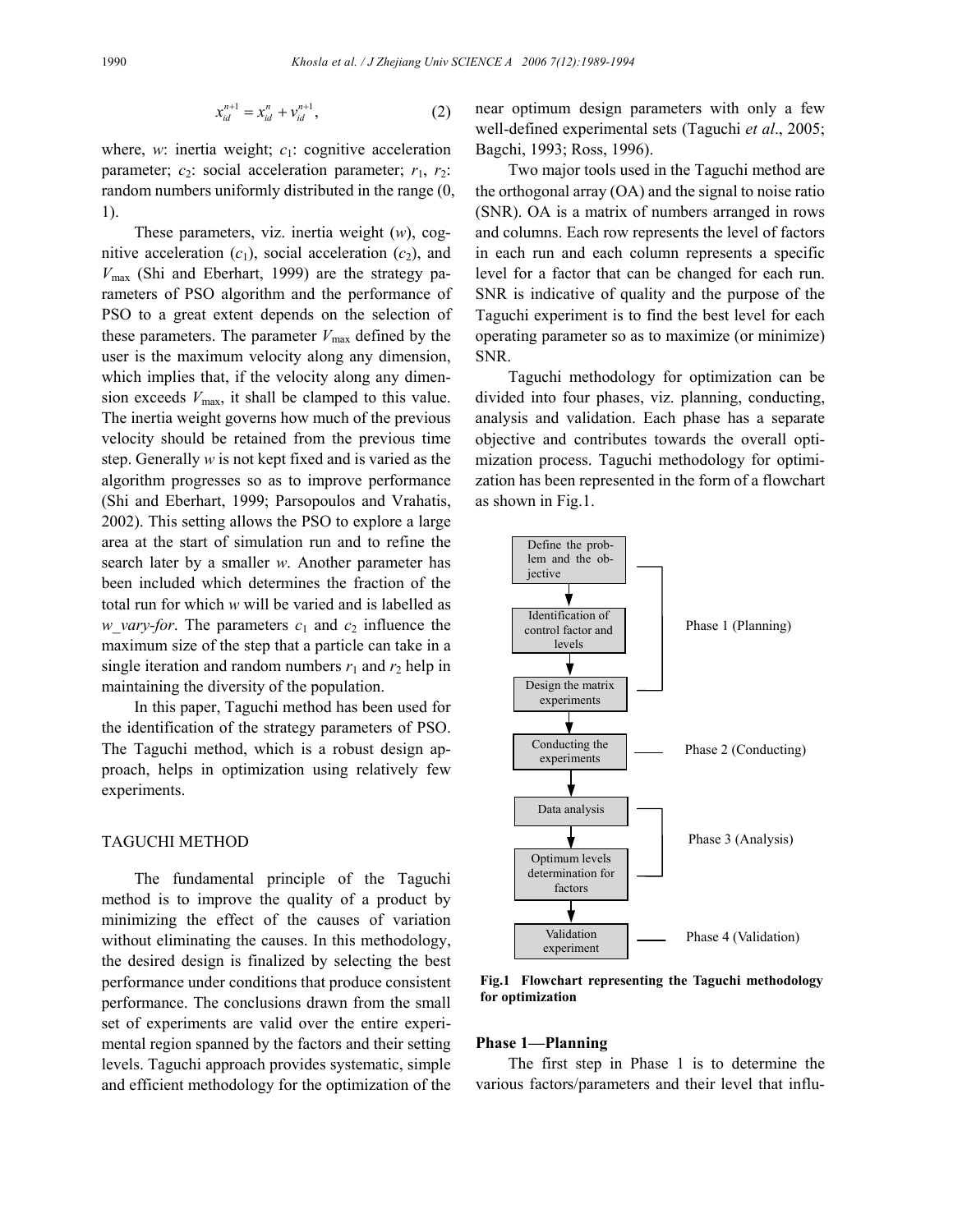$\overline{\phantom{0}}$ 

ences the performance characteristic(s). For the problem under consideration, the objective was to identify the optimum parameters of PSO algorithm used for locating the optimum solution for two benchmark functions, viz. Rosenbrock and Griewank. Factors that have significant effect on the performance should be selected. One of the main features of the Taguchi method is its capability to point our insignificant variables, even if they were considered to be significant at the beginning of the optimization process.

For our experiments, we considered five parameters. These five strategy parameters or factors for convenience are represented by the letters *A*~*E*. The factors (*A*~*E*) and the corresponding parameters are listed in Table 1. The levels of each operating parameters are listed in Table 2. For our experiments,  $L_{16}(4^5)$  OA was selected, which represents 16 experiments with five four-level factors. The selected OA is represented in Table 3. On the other hand, the full factorial design, which represents the traditional or classical approach, considers all possible combinations of input parameters and for the given situation would require  $1024 \, (4^5)$  experiments to be performed.

Two benchmark functions viz. Rosenbrock and Griewank of 30 dimensions each were used for the

**Table 1 Factors and the corresponding parameters** 

| Factor         | Corresponding strategy parameter of PSO |
|----------------|-----------------------------------------|
| $\overline{A}$ | $[c_1, c_2]$                            |
| R              | w start                                 |
| $\mathcal{C}$  | w end                                   |
| D              | w vary-for                              |
| E              | $V_{\text{max}}$                        |

**Table 2 Levels of different parameters (for Rosenbrock function)** 

| Factor           |        |          | Level                         |            |
|------------------|--------|----------|-------------------------------|------------|
|                  |        | 2        | 3                             | 4          |
| $\boldsymbol{A}$ | [2, 2] | [2, 1.5] | [1.5, 1]                      | [0.5, 0.5] |
| R                | 1      | 0.9      | $\mathfrak{D}_{\mathfrak{p}}$ | 1.5        |
| C                | 0.4    | 0.3      | 0.2                           | 0.1        |
| D                | 1      | 0.9      | 0.8                           | 0.7        |
| E                | 90     | 100      | 110                           | 120        |

experiments. Both these functions are multimodal, having global optimum function values equal to zero. The definitions of these benchmark functions can be found in (Shi and Eberhart, 1999). For both the cases, the fitness value was taken equal to the function value and represents the SNR. Hence, the closer is the value of SNR to zero, the better is the solution. Some of the parameters that remained fixed for the complete run were: swarm size=80, iterations=2000.

#### **Phase 2—Conducting**

The experiments were carried out by using the PSO toolbox for Matlab, developed by the authors, which is hosted on SourceForge.net as an open-source initiative and can be downloaded from http://sourceforge.net/projects/psotoolbox. SourceForge.net is the world's largest repository of open-source code and applications.

For each experiment, the mean fitness value of the best particle found for 50 runs has been calculated. The calculated SNRs are summarized in Table 3. The large variations in the values of SNR in the 16 experiments clearly exhibit the dependence of PSO algorithm performance on the choice of strategy parameters and hence validate the importance of careful selection of these parameters.

Table 3 Matrix experiments with L<sub>16</sub> OA (for Rosen**brock function)** 

| Experiment     |                  |                | Factor         |                |                | Response       | <b>SNR</b>  |
|----------------|------------------|----------------|----------------|----------------|----------------|----------------|-------------|
| number         | $\boldsymbol{A}$ | B              | C              | D              | E              |                |             |
| 1              | 1                | 1              | 1              | 1              | 1              | $R_1$          | 227.3041    |
| $\overline{2}$ | 1                | $\overline{2}$ | $\overline{2}$ | $\overline{2}$ | $\overline{2}$ | R <sub>2</sub> | 101.4337    |
| 3              | 1                | 3              | 3              | 3              | 3              | $R_3$          | 123.1993    |
| $\overline{4}$ | 1                | $\overline{4}$ | 4              | 4              | 4              | $R_4$          | 151.0734    |
| 5              | $\overline{2}$   | 1              | $\overline{2}$ | 3              | 4              | $R_5$          | 138.2774    |
| 6              | 2                | $\overline{2}$ | 1              | 4              | 3              | $R_6$          | 146.6493    |
| 7              | $\overline{2}$   | 3              | 4              | 1              | $\overline{2}$ | $R_7$          | 262.9157    |
| 8              | $\overline{2}$   | $\overline{4}$ | 3              | $\overline{c}$ | 1              | $R_8$          | 144.6070    |
| 9              | 3                | 1              | 3              | 4              | 2              | $R_{9}$        | 322.8132    |
| 10             | 3                | 2              | 4              | 3              | 1              | $R_{10}$       | 271.3774    |
| 11             | 3                | 3              | 1              | $\overline{c}$ | 4              | $R_{11}$       | 1195.7516   |
| 12             | 3                | $\overline{4}$ | $\overline{2}$ | 1              | 3              | $R_{12}$       | 643.4142    |
| 13             | 4                | 1              | 4              | $\overline{2}$ | 3              | $R_{13}$       | 5722.1585   |
| 14             | $\overline{4}$   | 2              | 3              | 1              | 4              | $R_{14}$       | 600.0516    |
| 15             | $\overline{4}$   | 3              | $\overline{2}$ | 4              | 1              | $R_{15}$       | 516635.3345 |
| 16             | 4                | 4              | 1              | 3              | $\overline{c}$ | $R_{16}$       | 22573.6059  |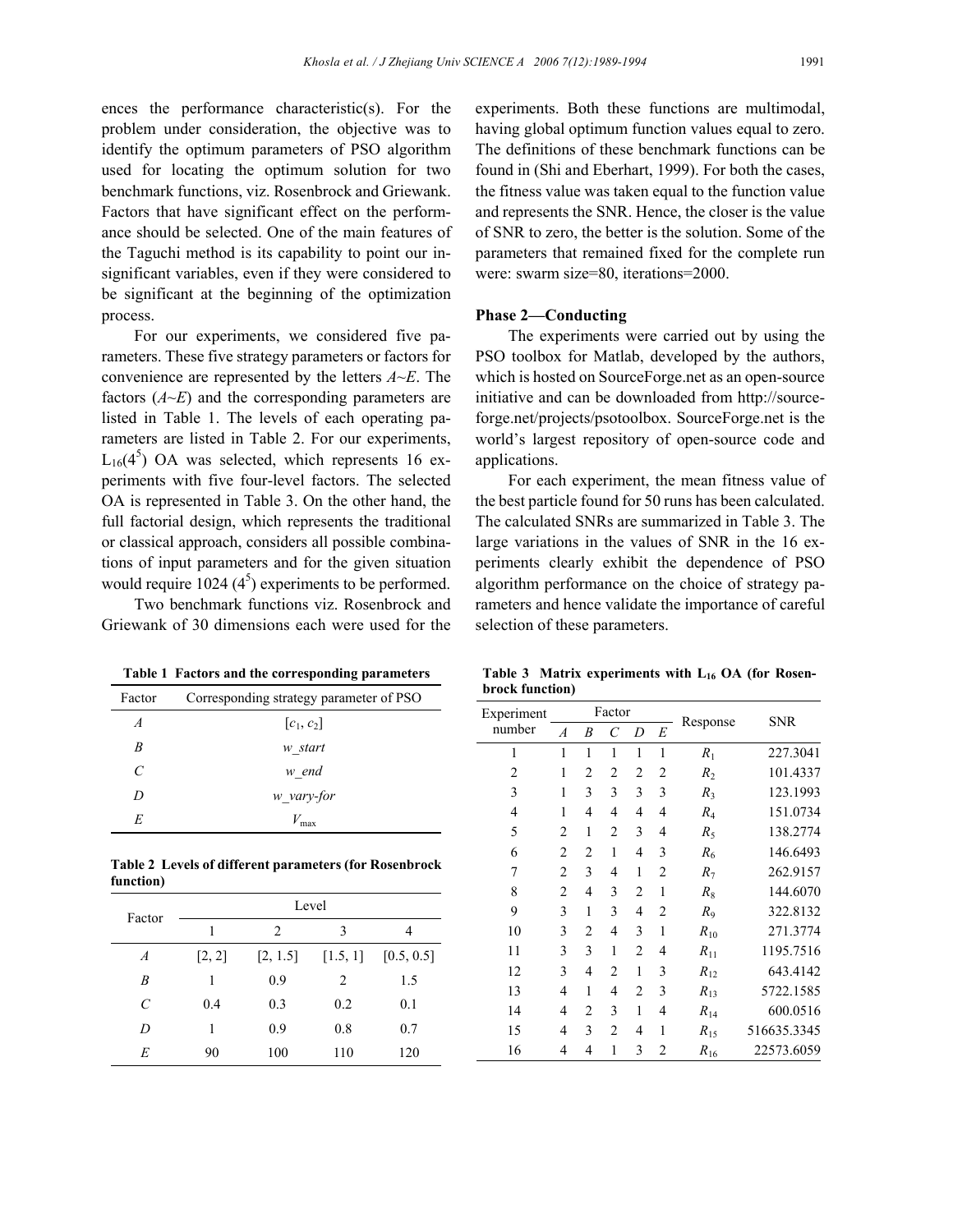#### **Phase 3—Analysis**

The data generated in Phase 2 is analyzed for identifying optimum level of parameters. The response of each experiment is represented as  $R_1, R_2, \ldots$ , *R*16 and the average response of each factor is computed at each level. For example, the average response of factor *A* at Level 3 is calculated as  $(R_9 + R_{10} + R_{11} + R_{12})/4$ . Following this for each factor and for different levels shall generate the entries for the response table (i.e. Table 4) and the response graph. Response table is used for recording the processed data and presents the calculations of effects from the orthogonally designed experiments, whereas the response graph is the graphical representation for the data presented in the response table to quickly identify the effects of different parameters (Taguchi *et al*., 2005). The response graphs corresponding to the different factors are represented in Fig.2. Due to the large difference in the maximum and minimum values of SNRs, these values have been converted into dB for drawing the response graphs.

**Table 4 SNR of each operating parameter and level (for Rosenbrock function)** 

| Factor         | $SNR$ (dB) |          |          |          |  |
|----------------|------------|----------|----------|----------|--|
|                | Level 1    | Level 2  | Level 3  | Level 4  |  |
| $\overline{A}$ | 150.753    | 173.112  | 608.339  | 136383   |  |
|                | (43.56)    | (44.76)  | (55.68)  | (102.69) |  |
| B              | 1602.64    | 279.878  | 129554   | 5878.18  |  |
|                | (64.09)    | (48.93)  | (102.24) | (75.38)  |  |
| $\mathcal{C}$  | 6035.83    | 129380   | 297.668  | 1601.88  |  |
|                | (75.61)    | (102.23) | (49.47)  | (64.09)  |  |
| D              | 433.421    | 1790.99  | 5776.62  | 129314   |  |
|                | (52.73)    | (65.06)  | (75.23)  | (102.23) |  |
| E              | 129320     | 5815.19  | 1658.86  | 521.289  |  |
|                | (102.23)   | (75.28)  | (64.39)  | (54.34)  |  |

From the response table or the response graph, the optimum level of each factor can be predicted as the level that has the lowest value of SNR. Thus, the optimal configuration for the PSO parameters identified for Rosenbrock function was  $A(1)B(2)C(3)D(1)$ *E*(4). The corresponding parameter values are listed in Table 5.

**Table 5 Predicted best strategy parameters (for Rosenbrock function)** 

| ------------------- |        |  |
|---------------------|--------|--|
| Factor (Level)      | Value  |  |
| A(1)                | [2, 2] |  |
| B(2)                | 0.9    |  |
| C(3)                | 0.2    |  |
| D(1)                |        |  |
| E(4)                | 120    |  |
|                     |        |  |

## **Phase 4—Validation**

The confirmatory experiment is run with the optimum control factors obtained in Phase 3. It is basically a validation or invalidation of optimum levels of the control factors. Unsatisfactory confirmatory experiment implies that additional experiments are required to be performed.

To validate this fact, the simulations with predicted parameters were carried out and the mean fitness value of the best particle found for the 50 runs was found to be 95.8358 which is superior to all the SNRs listed in Table 3 and is also better than the simulation results reported in (Shi and Eberhart, 1999), which is 205.5596.

The experiments were repeated for Griewank function also and the fitness value or SNR obtained with the predicted strategy parameters through the Taguchi method was 0.011028 in comparison to the



**Fig.2 Response graphs**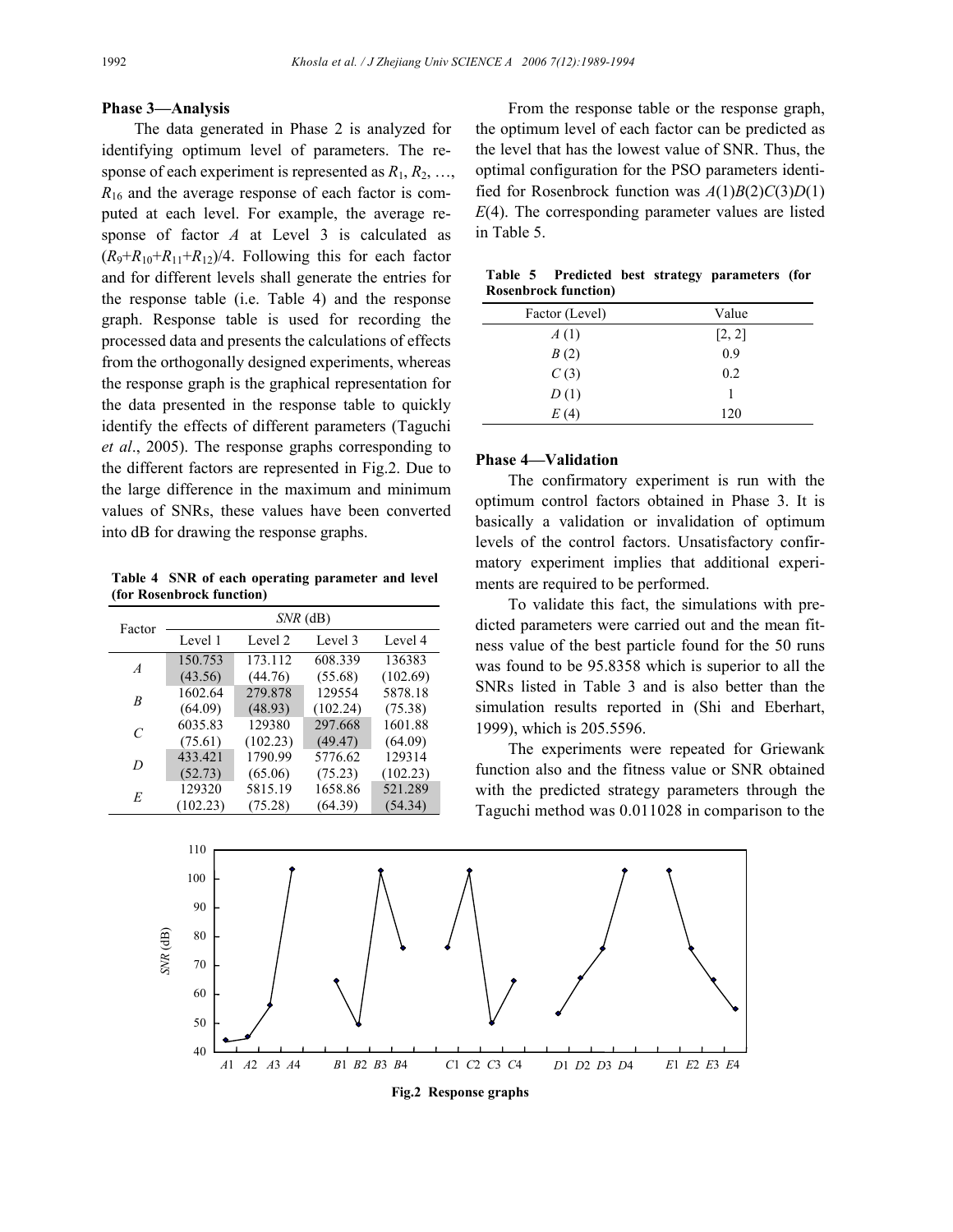value 0.0128 reported in earlier simulations (Shi and Eberhart, 1999). The results obtained through the Taguchi method approach and those obtained earlier for the two benchmark functions are shown in Fig.3.



**Fig.3 Comparison of fitness values obtained through the Taguchi method approach and those obtained earlier for the two benchmark functions: Rosenbrock function (a) and Griewank function (b)** 

### **Analysis of variance (ANOVA)**

Statistical methods are powerful tools for extracting useful information contained in data and ANOVA is one of the most frequently used tools. The ANOVA, as commonly understood and practiced today, was developed by Ronald A. Fisher of England (Taguchi *et al*., 2005) in the 1920's. ANOVA is particularly useful in analyzing data from the statistically designed experiments and can decompose variations for any type of data and helps in quickly calculating the magnitude of influence of the cause being considered. Table 6 lists the ANOVA for each operating parameter of PSO algorithm.

The detailed mathematical description of ANOVA can be found in (Scheffe, 1999; Turner and Thayer, 2001). One of the columns of the ANOVA table is percent contribution, which reflects the portion of the total variation observed in an experiment to

each significant parameter. It signifies that the parameters with substantial percent contributions are the most important for reducing variation. The contributions of different PSO parameters are also represented in Fig.4. It can be observed from Table 6 that for the problem under consideration, the cognitive acceleration parameter  $c_1$  is the most significant factor for the PSO algorithm used for Rosenbrock function, whereas the factors *w vary-for* and  $V_{\text{max}}$  show the least impact amongst the factors considered.

**Table 6 ANOVA table** 

| Factor         | DOF | SS          | МS          | Percent con-<br>tribution $(\% )$ |
|----------------|-----|-------------|-------------|-----------------------------------|
| $\overline{A}$ | 3   | $5.554E+10$ | 1.851E+10   | 22.34                             |
| B              | 3   | 4.843E+10   | 1.614E+10   | 19.49                             |
| C              | 3   | $4.825E+10$ | $1.608E+10$ | 19.41                             |
| D              | 3   | $4.818E+10$ | $1.606E+10$ | 19.38                             |
| E              | 3   | $4.818E+10$ | $1.606E+10$ | 19.38                             |
| Total          | 15  | $2.486E+11$ | $8.286E+10$ | 100.00                            |

*DOF*: degrees of freedom; *SS*: sum of squares; *MS*: mean square; *MS*=*SS*/*DOF*



**Fig.4 Percent contribution of each parameter** 

# COMPARISON OF COMPUTATIONAL EFFORTS BETWEEN TAGUCHI METHOD AND TRADI-TIONAL APPROACH

If the process of running experiments is automated and the experiments are being performed 24 h a day and 7 d a week, the computational efforts required for the Taguchi method and for the traditional approach for two benchmark functions viz. Rosenbrock and Griewank are listed in Table 7. The results show that huge savings in simulation time can be achieved by following the Taguchi approach.